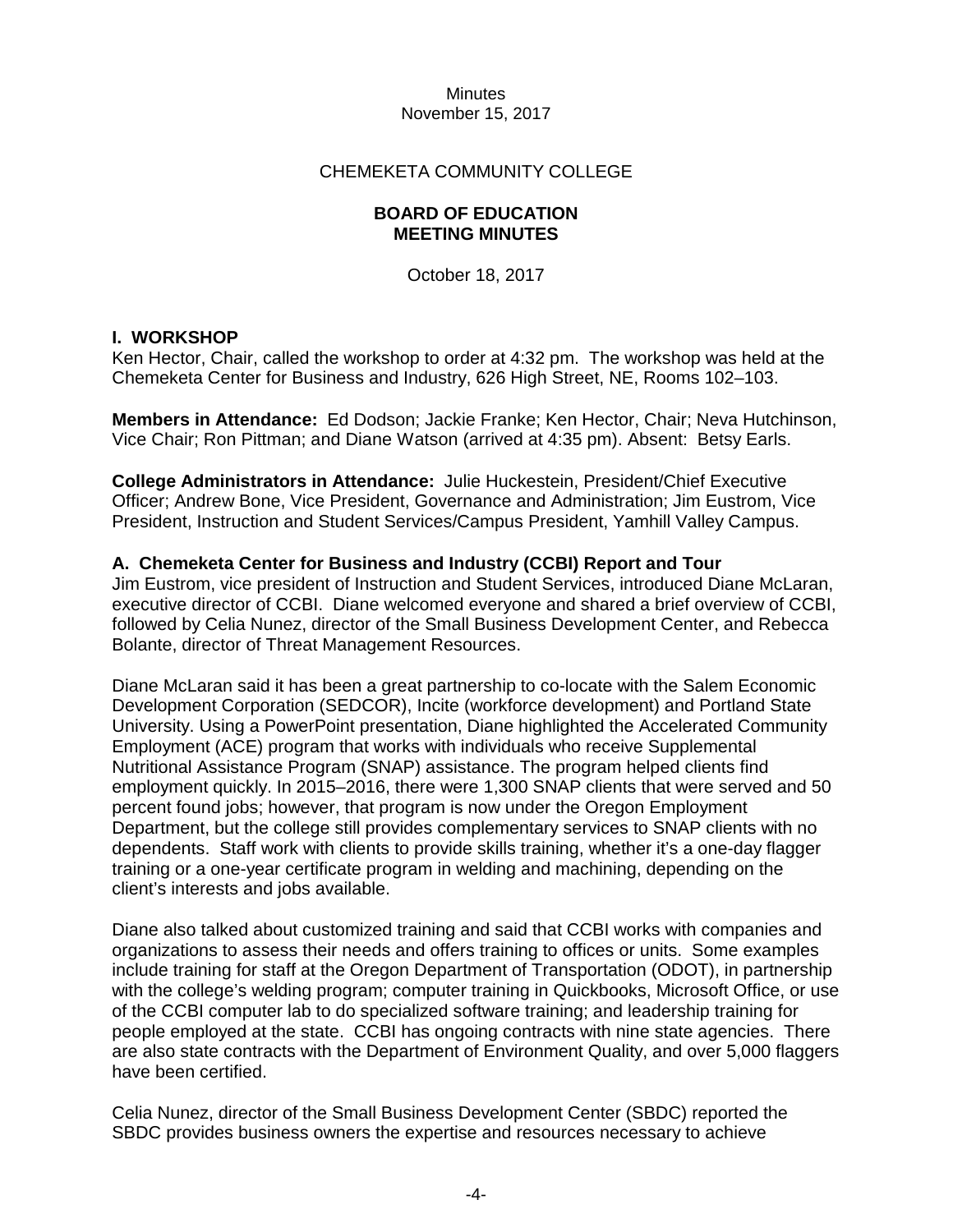Meeting Minutes Chemeketa Board of Education October 18, 2017 Page 2

success whether launching, growing or transitioning. The SBDC provides one-to-one advising, workshops, programs, and classes; a Small Business Management program; a business accelerator program; Opportunity Knocks; a Capital Access Team; and SCALE Oregon.

Celia described some of these programs. She noted there use to be 3–5 business advisors, now there are 20 business advisors, and clusters have been created in the areas of financial management, marketing, social media, and capital access. Last year the Small Business Management program had 29 first-year businesses; there are 32 small businesses in the program this year; and in February a Small Business Management Alumni of Mastery will begin. This is a group of 26 returning businesses. Opportunity Knocks is a peer advisory group of business owners who work with small business owners confidentially to deal with strategic issues, challenges, and concerns; there are 19 businesses participating. SCALE Oregon is part of the Small Business Management Association which was led by Portland Community College for the last few years; however, Chemeketa is taking over the lead to work with expanding businesses that have 10–99 employees and \$1–15 million gross sales to help them grow.

Celia shared a slide on the impact of the Chemeketa SBDC from 2012–2017: 239 jobs were created annually; 353 trainings and workshops were held; 1,133 clients were counseled; 3,734 attended trainings and workshops; 7,002 advising hours were provided to clients; and \$7.7 million of capital infusion.

Rebecca Bolante, director of Threat Management Resources shared her background and noted the Virginia Tech shooting changed her doctoral research to what community colleges were doing to prevent targeted violence. Referring to PowerPoint slides, there are three main elements: prevention of, reaction to, and recovery (disaster behavioral health) from targeted violence and disasters. Research indicates that a high percentage of incidents can be prevented from gathering clues and reporting information to appropriate people. A slide showing the pathway to violence may start with a grievance and moves to violent ideation, research and planning, pre-attack preparation, probing and breaches, and the actual attack. Threat assessment is a way to divert or get them off the path to violence.

Statewide threat assessment trainings have been focused on higher education, but it has branched out to the private sector including hospitals, businesses, and other entities. However, Rebecca and her team of Bill Kohlmeyer and Rebecca Hillyer have done trainings in Ohio, Florida, Minnesota, and Washington State. The second annual Threat Assessment Conference will be held at the Salem Conference Center.

The board thanked Diane, Celia, and Rebecca for their reports. The workshop ended at 5:05 pm, and Diane gave a tour of the offices and agencies housed in the CCBI facility. A recess was taken.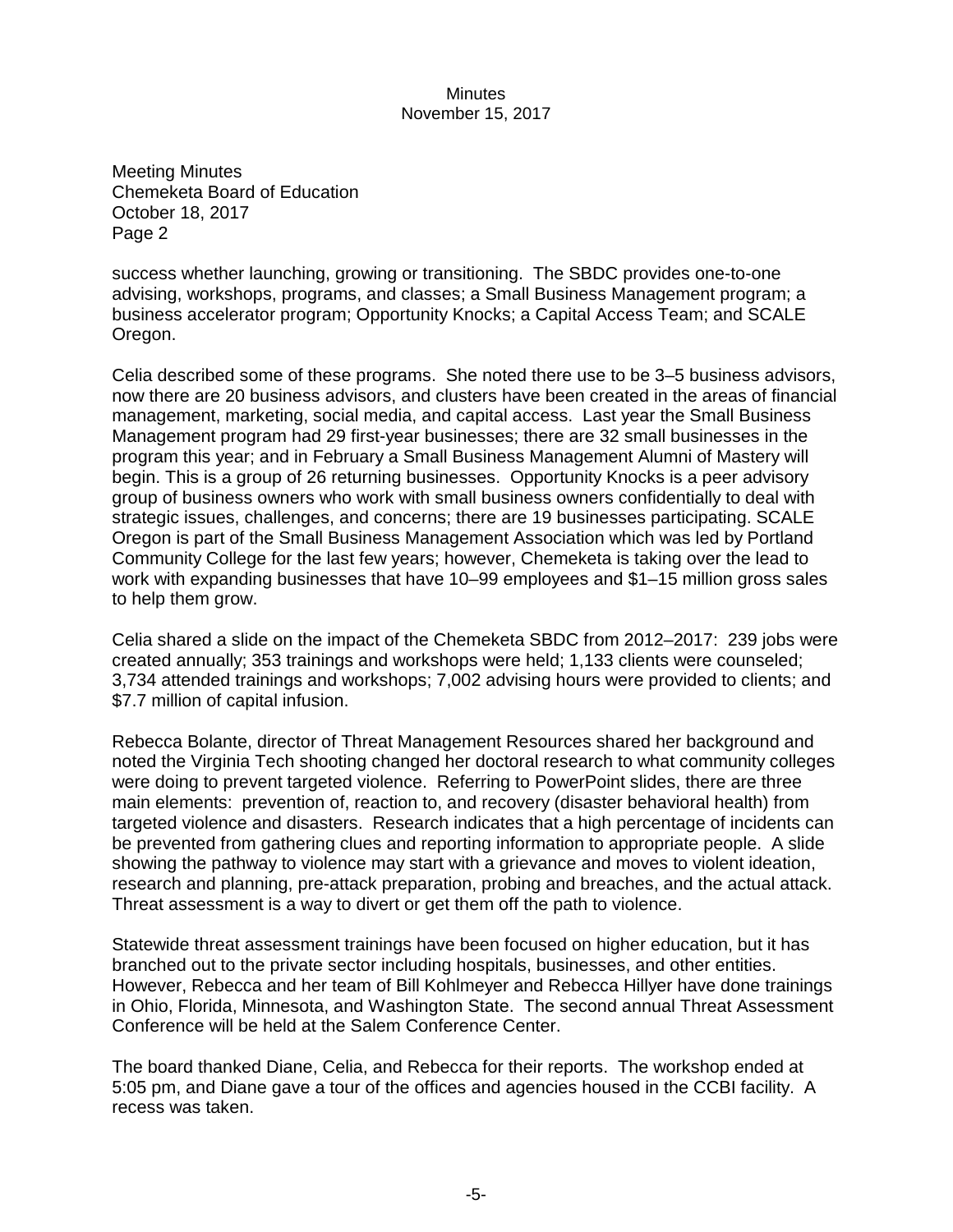Meeting Minutes Chemeketa Board of Education October 18, 2017 Page 3

# **II. A. EXECUTIVE SESSION**

Executive Session called to order at 5:33 pm at the Chemeketa Center for Business and Industry, 626 High Street, NE, Room 101. Executive Session was held in accordance with ORS 192.660(2)(d) negotiations and (e) real property.

**Members in Attendance:** Ed Dodson; Betsy Earls; Jackie Franke; Ken Hector, Chair; Neva Hutchinson, Vice-Chair; Ron Pittman; and Diane Watson.

**College Administrators in Attendance:** Julie Huckestein, President/Chief Executive Officer; Andrew Bone, Vice President, Governance and Administration; Jim Eustrom, Vice President, Instruction and Student Services/Campus President, Yamhill Valley Campus; and Greg Harris, Director, Marketing, Public Relations, and Student Recruitment. Guests: Rebecca Hillyer, Holly Nelson.

Executive Session ended at 6:12 pm.

## **II. B. ADMINISTRATION UPDATES**

The following updates were shared or discussed with the board: debrief of the Association of Community College Trustees (ACCT) Conference; attendance at the ACCT Legislative Summit in February; visits to school board meetings; travel folders were distributed for the November 1–3 Oregon Community College Association (OCCA) Fall Conference; board goals for 2017–2018 were affirmed; a report on the October 6 OCCA board forum and meeting; follow-up on public notices; board calendar preview; President's Goals for 2017–2018; softball field; October 5 Oregon President's Council (OPC); Aspen award; enrollment; Oregon Promise; Phi Theta Kappa College Knowledge Bowl; Title III and V grants; college Website; and board agenda preview.

A recess was taken at 6:56 pm.

## **III. REGULAR SESSION**

## **A. CALL TO ORDER**

Ken Hector, Chair, reconvened the board meeting at 7:04 pm. The meeting was held at Chemeketa Center for Business and Industry, 626 High Street, NE, Rooms 102–103.

## **B. PLEDGE OF ALLEGIANCE**

Ken Hector led the group in the Pledge of Allegiance.

## **C. ROLL CALL**

**Members in Attendance:** Ed Dodson; Betsy Earls; Jackie Franke; Ken Hector, Chair; Neva Hutchinson, Vice Chair; Ron Pittman; and Diane Watson.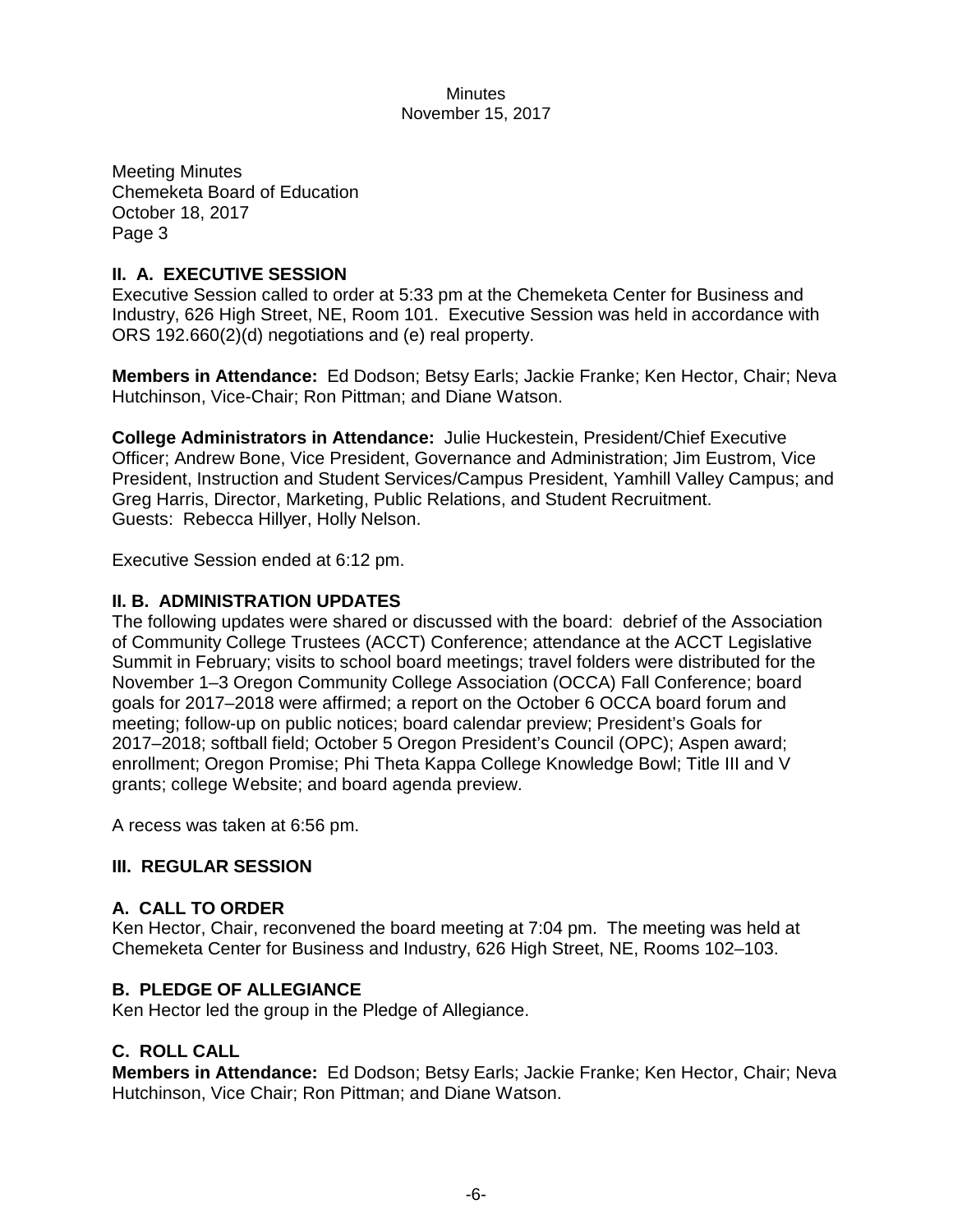Meeting Minutes Chemeketa Board of Education October 18, 2017 Page 4

**College Administrators in Attendance:** Julie Huckestein, President/Chief Executive Officer; Andrew Bone, Vice President, Governance and Administration; and Jim Eustrom, Vice President, Instruction and Student Services/Campus President, Yamhill Valley.

**Board Representatives in Attendance**: Isaac Acosta, Associated Students of Chemeketa (ASC); Justus Ballard, Chemeketa Faculty Association; Terry Rohse, Chemeketa Classified Association; and Allison Stewart Hull, Chemeketa Exempt Association.

## **D. COMMENTS FROM THE AUDIENCE**

None

#### **E. APPROVAL OF MINUTES**

Diane Watson moved and Jackie Franke seconded a motion to approve the minutes of September 20, 2017.

The motion CARRIED.

## **F. REPORTS**

#### **Reports from the Associations**

Isaac Acosta, ASC executive coordinator, added one additional event. An African-American Student Success Community Forum sponsored by the Salem-Keizer School District through Cynthia Richardson, director of Student Equity, Access and Advancement, and hosted by the Chemeketa Multicultural Student Services area, was held on October 12 in the Student Center in Building 2. Over 250 students, parents, and community members attended to hear speakers and to connect with resources and agencies such as TRiO, Salem-Keizer Education Foundation (SKEF), and the National Association for the Advancement of Colored People (NAACP)

Justus Ballard, Chemeketa Faculty Association; Terry Rohse, Chemeketa Classified Association; and Allison Stewart Hull, Chemeketa Exempt Association stated their reports stand as written.

#### **Reports from the College Board of Education**

Ed Dodson attended the ACCT Conference in Las Vegas; the art show "Invisible Light"; First Thursdays at 3; the OCCA Forum and Board meeting; SEDCOR luncheon; the Oregon School Board Association (OSBA) Regional meeting; and the Catholic Community Services luncheon.

Ron Pittman attended the ACCT Conference, including the Public Policy Committee meeting; the state coordinator meeting; the delegate caucus and annual meeting; the McMinnville Economic Development Partnership (MEDP) awards luncheon, where the Chemeketa Yamhill Valley Campus received the Partner of the Year award, which he brought in and will be displayed at YVC. He acknowledged Julie, Jim, Holly, Paul, Danielle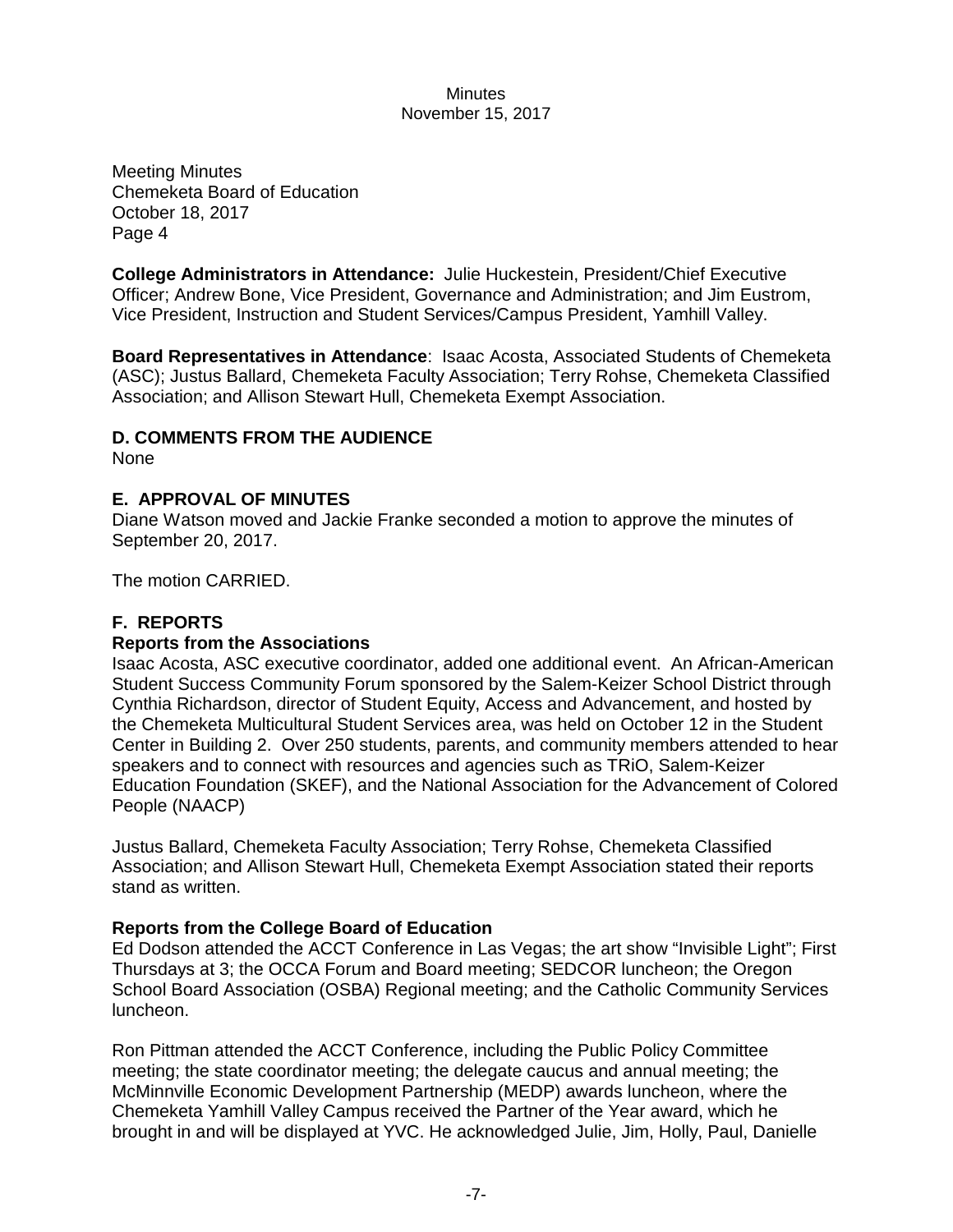Meeting Minutes Chemeketa Board of Education October 18, 2017 Page 5

and all the YVC staff. Ron added that U.S. Secretary of Education, Betsy DeVos, was in McMinnville and visited a few schools and held a gathering of community leaders at Evergreen Aviation.

Jackie Franke attended the Daughters of American Revolution veterans' dedication; SKEF meeting; SEDCOR luncheon; Council of Governments meeting; and the Catholic Community Services annual luncheon. Jackie met with Mary Jean Sandall, Salem-Keizer School District consultant and former administrator; Nick Williams, CEO of the Salem Chamber of Commerce; and she volunteered at the Yoshikai Elementary School jogathon.

Neva Hutchinson attended the ACCT Conference; the College Resource Fair; SEDCOR Business Forum luncheon; the NAACP Student Success event on education in the Student Center; and the Catholic Community Services luncheon.

Ken Hector attended the ACCT Conference; SEDCOR luncheon; Silverton Chamber of Commerce fund raiser; and two Silverton Chamber Business Group meetings.

Diane Watson and Betsy Earls had no reports.

## **Reports from the Administration**

Jim Eustrom shared two activities related to the Core Theme of Access—A broad range of educational opportunities and workforce training is provided to students in pursuit of their goals. He acknowledged Maria Cruse, political science instructor, and two students, Connor Amundson and Jesse Thompson, who gave a presentation at the ACCT Conference on "Mock Trial: A Pathway to Personal Transformation".

Jim shared an update on the Oregon Promise. For the 2017–2019 biennium, the legislature set funding for the Oregon Promise at \$40 million. Higher Education Coordinating Commission (HECC) decided to use an Effective Family Contribution (EFC) factor to determine eligibility. As a result, there was delay in contacting eligible students and the number of applicants is lower than last year. Last year 2,000 students were awarded the Oregon Promise; this year 1,800; last year 1,486 applied to Chemeketa; this year, 1,356; last year 1,076 registered for fall classes; this year 958. Jim added that other Oregon Promise students who completed their GED or graduated between July 1–December 30, 2017, can register for winter term.

## **G. INFORMATION**

## **2017–2018 Planning, Budget, and Assessment Calendar**

Miriam Scharer reported the annual calendar, which includes 2018–2019 planning, is a detailed listing of internal activities related to the planning, budget and assessment cycle. She drew attention to the gray shaded items which relate to board review or action. A separate budget calendar will be presented in April.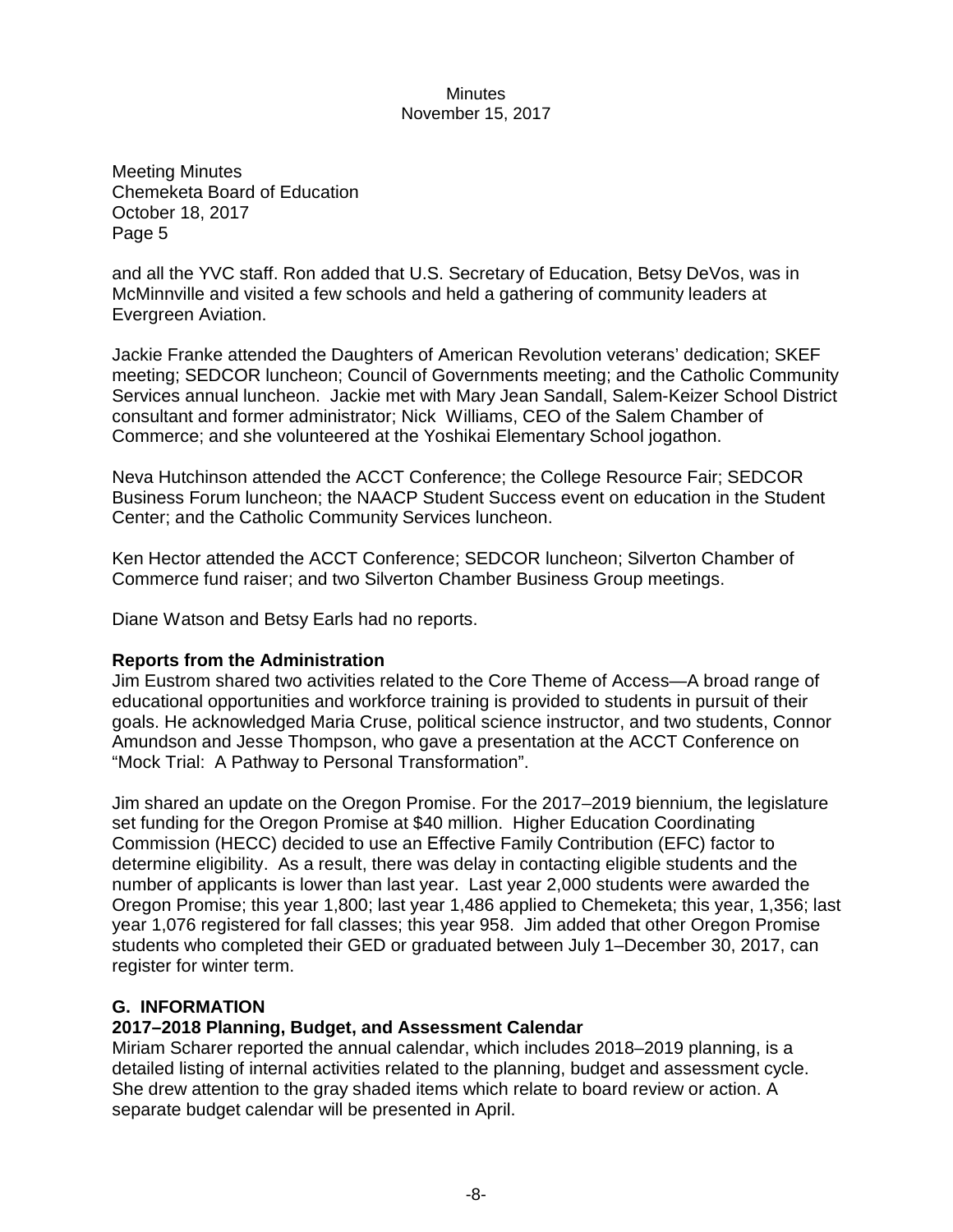Meeting Minutes Chemeketa Board of Education October 18, 2017 Page 6

## **H. STANDARD REPORTS**

#### **Personnel Report**

Andrew Bone said the report stands as written.

## **Budget Status Report**

Miriam Scharer referred to the Statement of Resources and Expenditures and noted tuition and fees are up a little over 1 percent from last year. The State Appropriations line item reflects two of the five state payments have been received. On the Budget Status Report, the college is within one percent compared to last year. There are no changes in rates on the Status of Investments report.

The Quarterly Update of Other Funds (non-general fund) was included in this month's report. This report itemizes other resources and obligations in both revenue-based and budgetbased accounts. Miriam pointed out a decline in resources and obligations in Auxiliary Services as a result of cost savings in affordable textbooks and classroom materials. There are also declines in the Capital Development and Student Financial Aid funds.

#### **Capital Projects Report**

Julie Huckestein reported in place of Rory Alvarez and Tim Rogers. The report stands as written.

## **College Advancement Report July 2017–September 2017**

Andrew Bone said the report stands as written and includes the grants submitted followed by the grants awarded, which is on the consent calendar.

## **Chemeketa Community College Foundation Quarterly Report**

Andrew Bone highlighted the  $28<sup>th</sup>$  annual and final Rick Adelman golf tournament and thanked Rick for his dedication and support of the athletic program and the college; and the upcoming ROTC/JROTC Physical Training Championship event that will be held on November 5, 8–11 am, at the Brooks Regional Training Center.

## **Summer Term Enrollment Report**

Andrew Bone reported in place of Fauzi Naas. Unduplicated headcount was down 11.3 percent and reimbursable FTE was down 12.79 percent from last summer. The college budgeted based on a 3 percent decline, and are hoping for more enrollment winter and spring terms.

#### **Recognition Report**

Julie Huckestein acknowledged all the employees in the written report.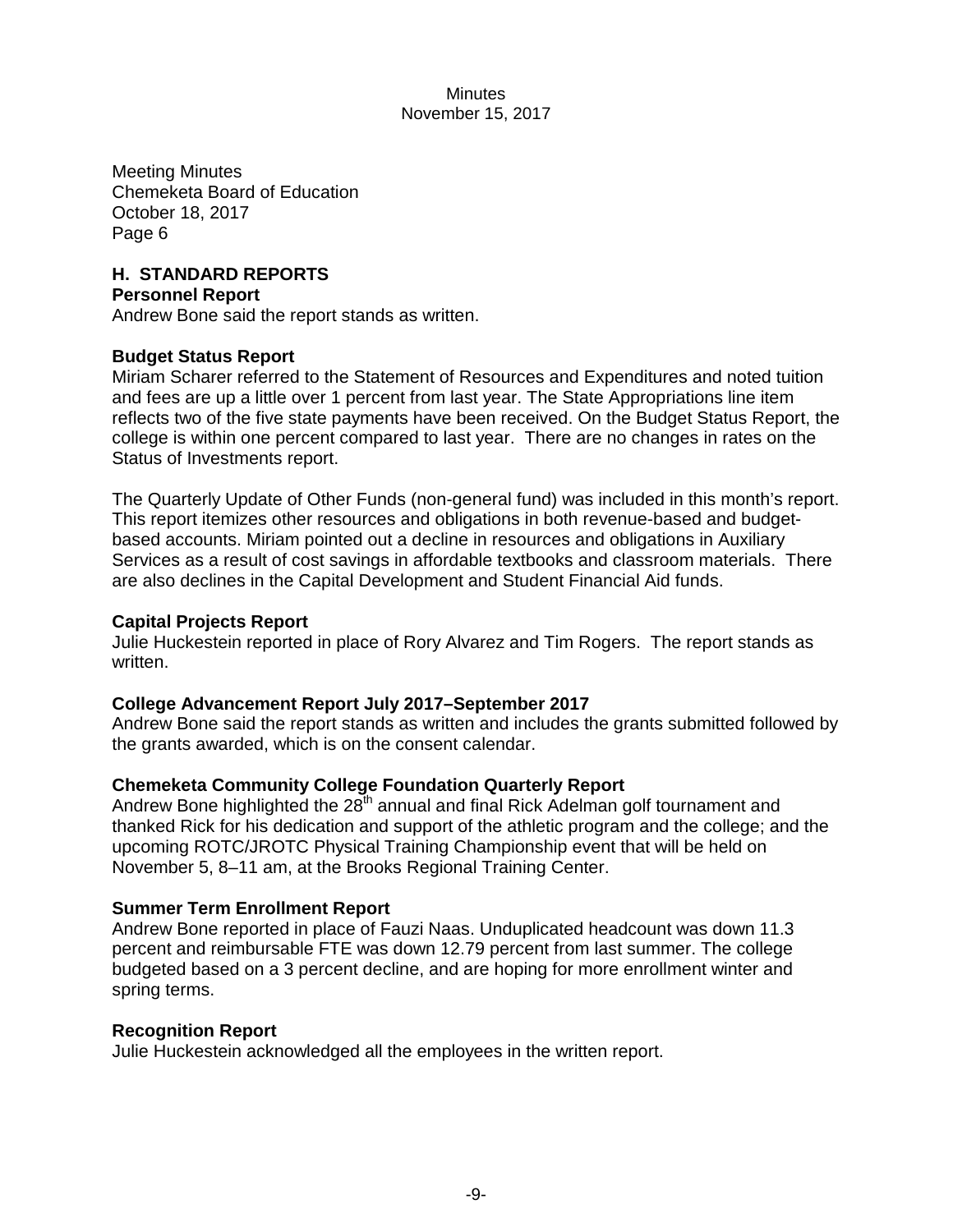Meeting Minutes Chemeketa Board of Education October 18, 2017 Page 7

# **I. SEPARATE ACTION Approval of Oregon Educators Benefit Board (OEBB) Health Insurance Transition Proposal**

Andrew Bone reported this recommendation is to assist and provide additional financial support to employees in the transition of having insurance provided through OEBB. The plan year changed from a January 1–December 31 year to an October 1–September 30 year effective October 30, 2017. The board commended the college administration for this action.

Ron Pittman moved and Ed Dodson seconded a motion to approve the addition of the language presented to the Classified and Faculty collective bargaining agreements and to the Administrative Handbook for Exempt Employees.

The motion CARRIED.

# **Approval of Retirement Resolutions No. 17-18-09, David "Forrest" Peck and No. 17-18-10, Andrew J. Bone**

Betsy Earls read the retirement resolution for David "Forrest" Peck.

Ed Dodson moved and Jackie Franke seconded a motion to approve Retirement Resolution No. 17-18-09 for David "Forrest" Peck.

The motion CARRIED.

Ken Hector read the retirement resolution for Andrew J. Bone.

Ron Pittman moved and Jackie Franke seconded a motion to approve Retirement Resolution No. 17-18-10 for Andrew J. Bone.

The motion CARRIED.

# **J. ACTION**

Neva Hutchinson moved and Betsy Earls seconded a motion to approve action items 1–4:

- 1. Approval of College Policies #6050, Chemeketa Community College Debt Policy; #6120, Payment of Wages; and #6130, Payment of Wages in Advance
- 2. Approval of Diesel Technology Associate of Applied Science Degree
- 3. Approval of Grants Awarded July 2017–September 2017
- 4. Acceptance of Program Donations July 1, 2017 through September 30, 2107

The motion CARRIED.

# **K. APPENDICES**

College mission, vision, core themes, and values; campus and district maps.